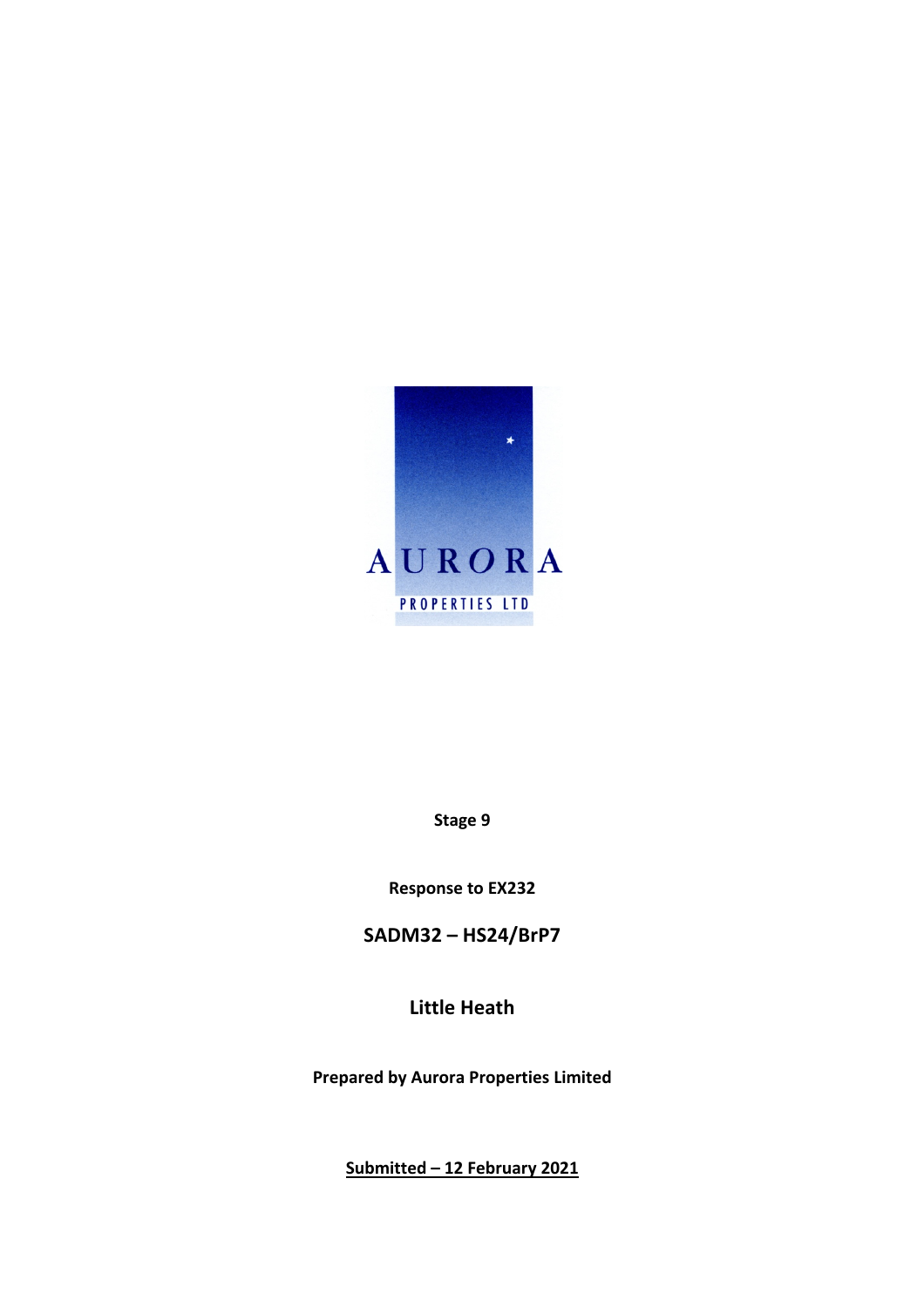

## **Response to EX232 (HS24/BrP7) – SADM32**

- 1. The Inspector has invited submissions in respect of EX232, which contains a Statement of Common Ground (SOCG) between WHBC and the Royal Veterinary College (RVC).
- 2. The release of HS24/BrP7 from the Green Belt would cause High harm and it should not be released from the Green Belt unless all other, less harmful, alternatives have been exhausted.
- 3. HS24/BrP7 is at the highest topographical point between London and York, in open countryside, with long, medium and local views into that site from numerous receptors. NPPF makes clear that protecting the openness and permanence of the Green Belt is the fundamental aim.
- 4. The RVC suggests in the SOCG that the harm to the openness of the Green Belt can be resolved by:

*"A defensible boundary and associated GI corridor would be defined on its western edge by a 2 metre high hedge with hedgerow trees of traditional species."*

- 5. In the Calverton High Court judgment (Number: [2015] EWHC 1078 (Admin)) Mr Justice Jay grapples with those matters which should be taken into consideration when releasing land from the Green Belt. Paragraph 51 is relevant to the circumstances at HS24/BrP7, where he offers clear guidance that the material test is (i) the harm to *"this"* Green Belt if boundaries were to be reviewed and (ii) the extent to which the consequent impacts on the purposes of the Green Belt may be ameliorated or reduced to the lowest reasonably practicable extent.
- 6. It is highly improbable that Mr Justice Jay had in mind a 2 metre high hedge when he gave his judgment.
- 7. It is also inconceivable that the NPPF or PPG envisaged that fundamental harm to the openness or permanence of the Green Belt could be resolved by planting a new a 2 metre high hedge. Such a proposition would undermine the need to compare the likely harm to *"this"* Green Belt when assessing whether, or not, "exceptional circumstances" exist.
- 8. The Council makes clear in the SOCG that it has formally resolved to delete HS24/BrP7 from its submitted Plan. There are other more suitable and sustainable sites in the local area which the Council has not allocated. Therefore, to maintain the allocation of HS24/BrP7 in preference to alternative sites, which cause less harm if released from the Green Belt, would be irrational and unsound.